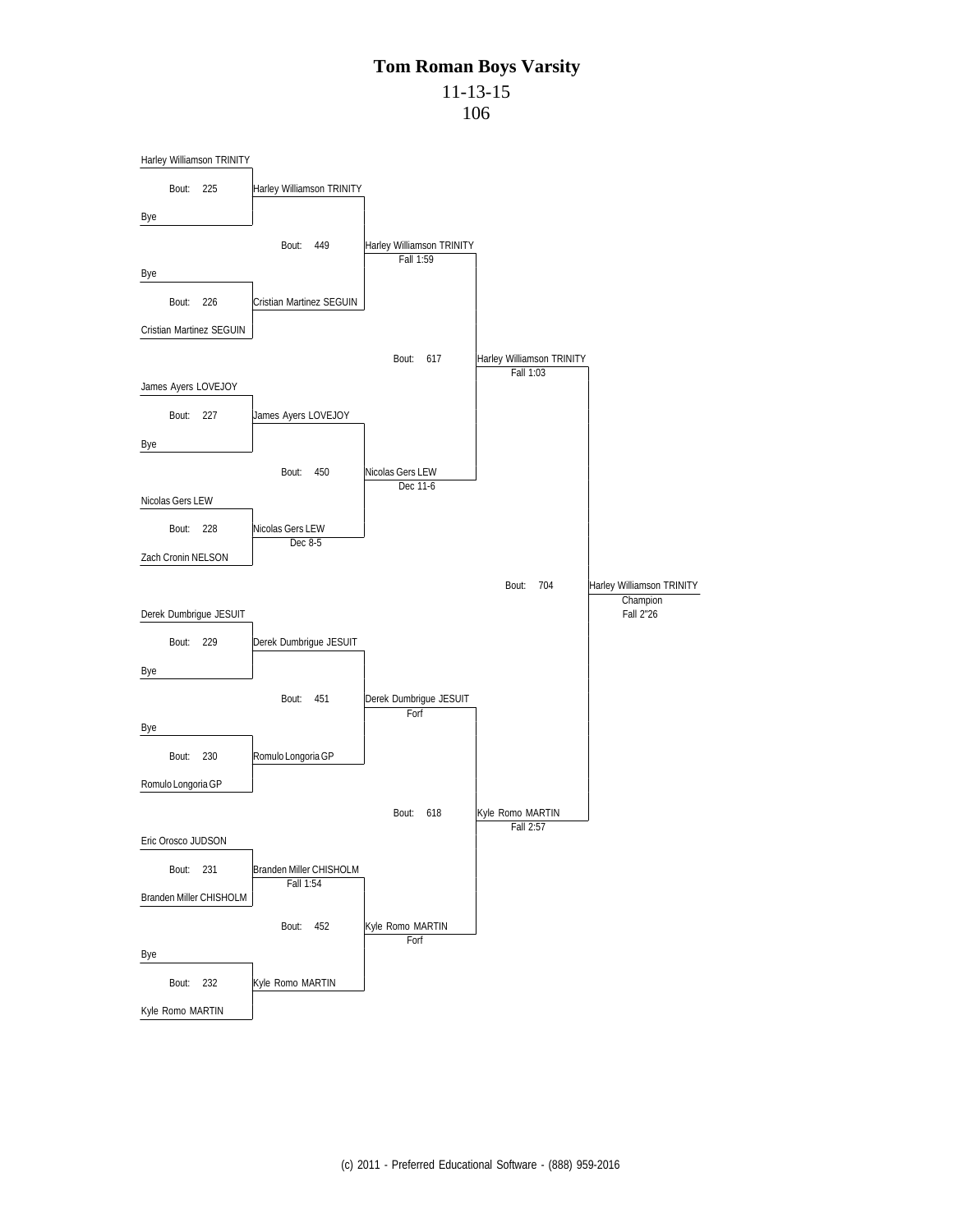11-13-15

106



- Place Winners - 1st Harley Williamson TRINITY 2nd Kyle Romo MARTIN 3rd Nicolas Gers LEW 4th Derek Dumbrigue JESUIT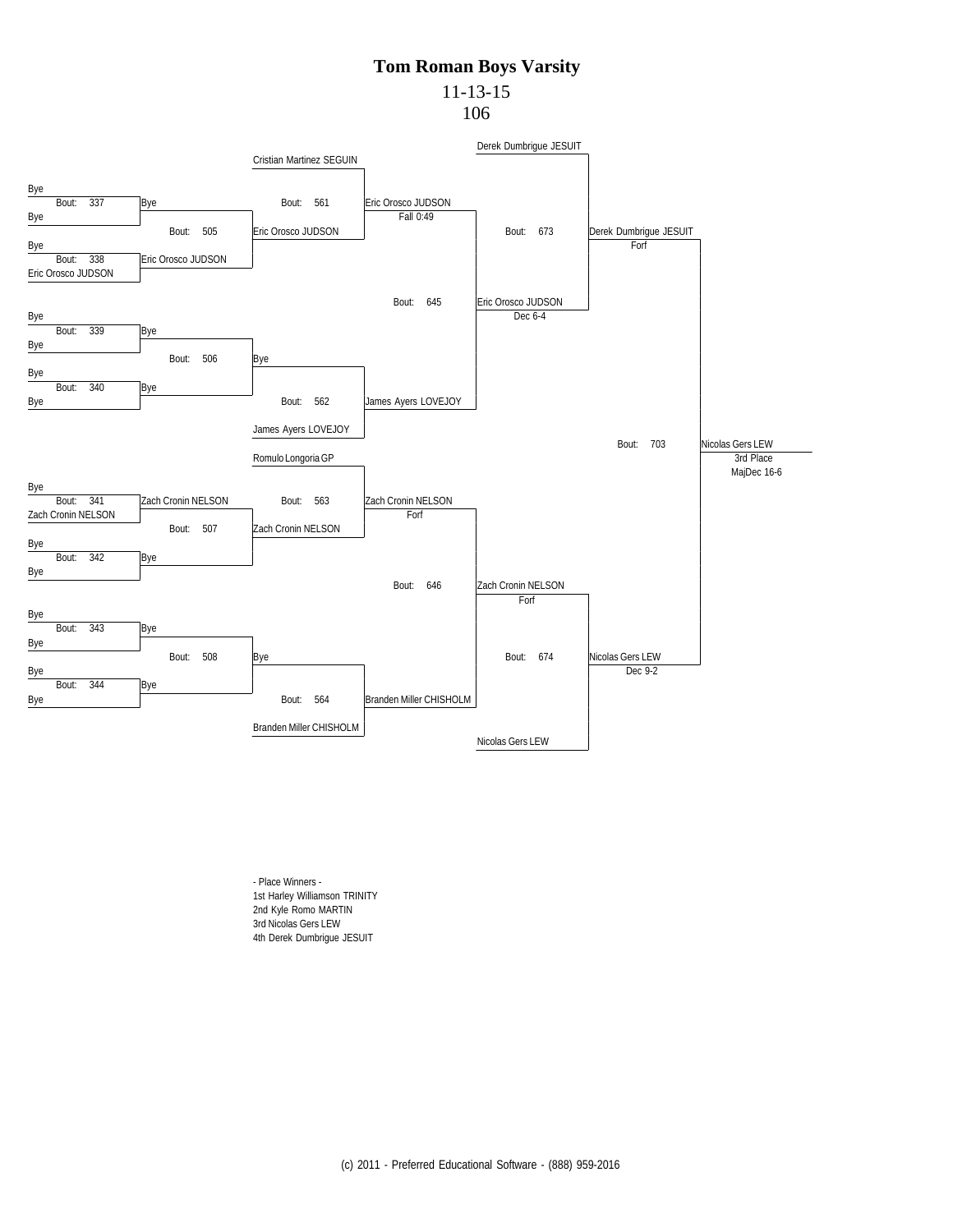# **Tom Roman Boys Varsity** 11-13-15

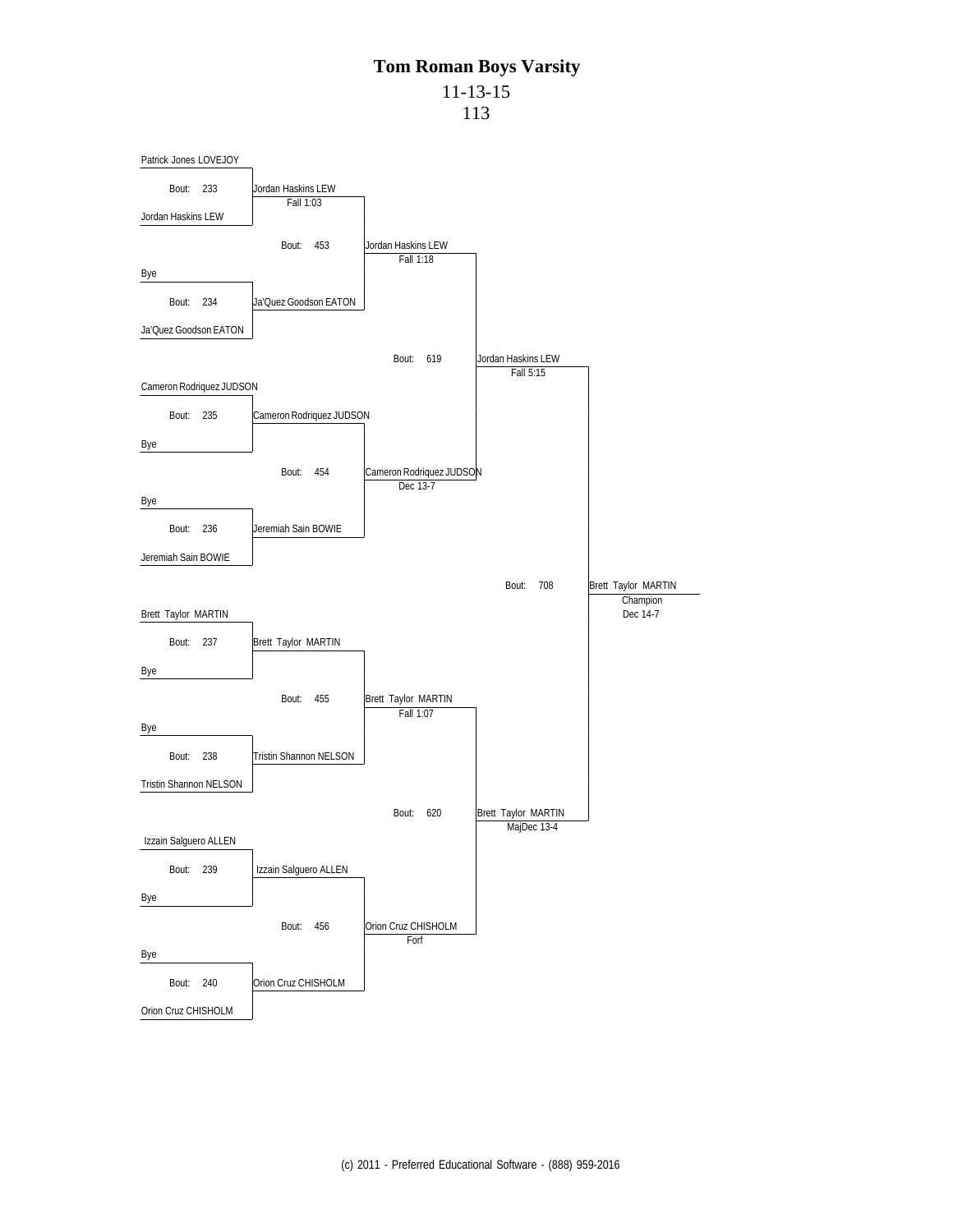#### **Tom Roman Boys Varsity** 11-13-15

113



- Place Winners - 1st Brett Taylor MARTIN 2nd Jordan Haskins LEW 3rd Patrick Jones LOVEJOY 4th Orion Cruz CHISHOLM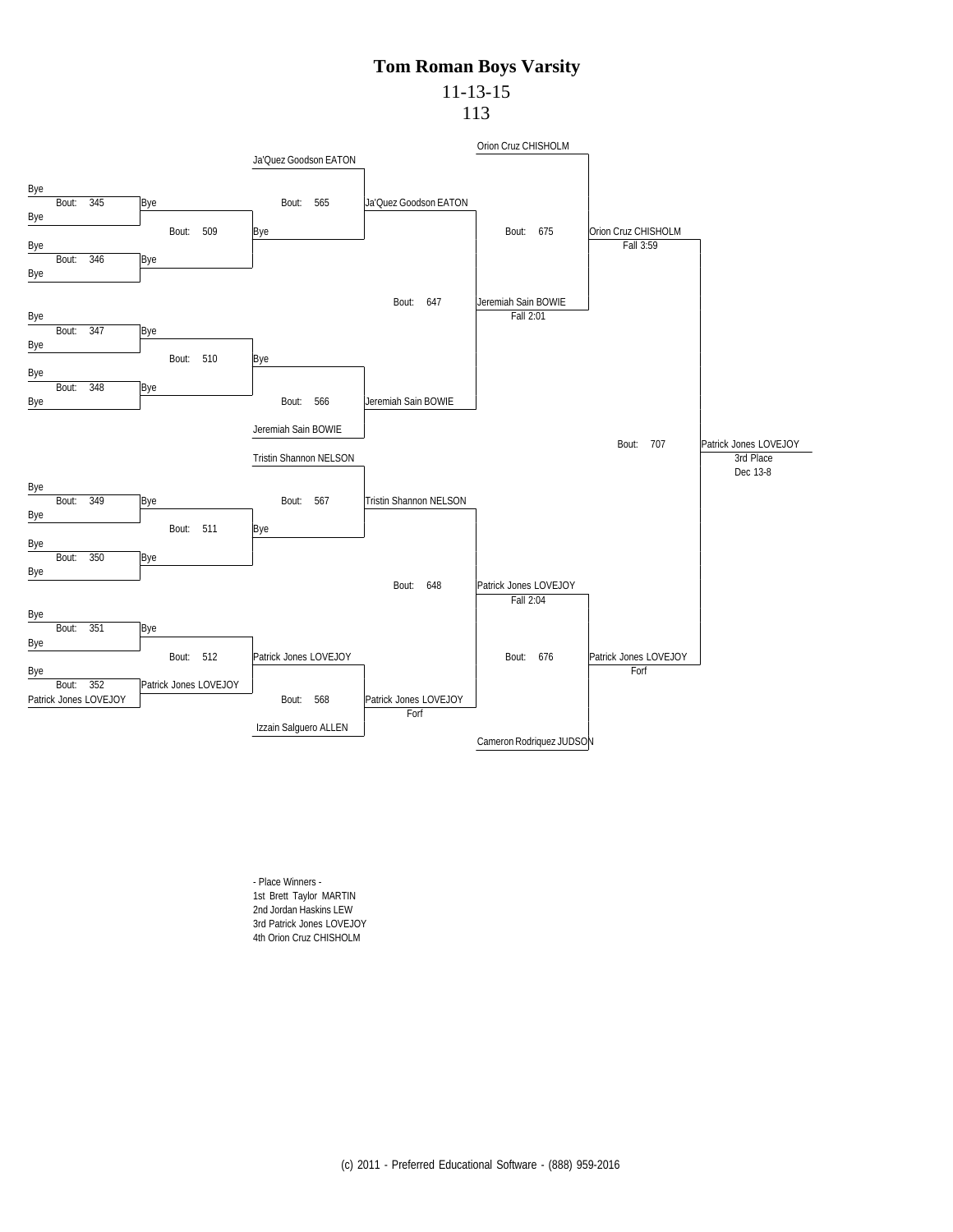11-13-15

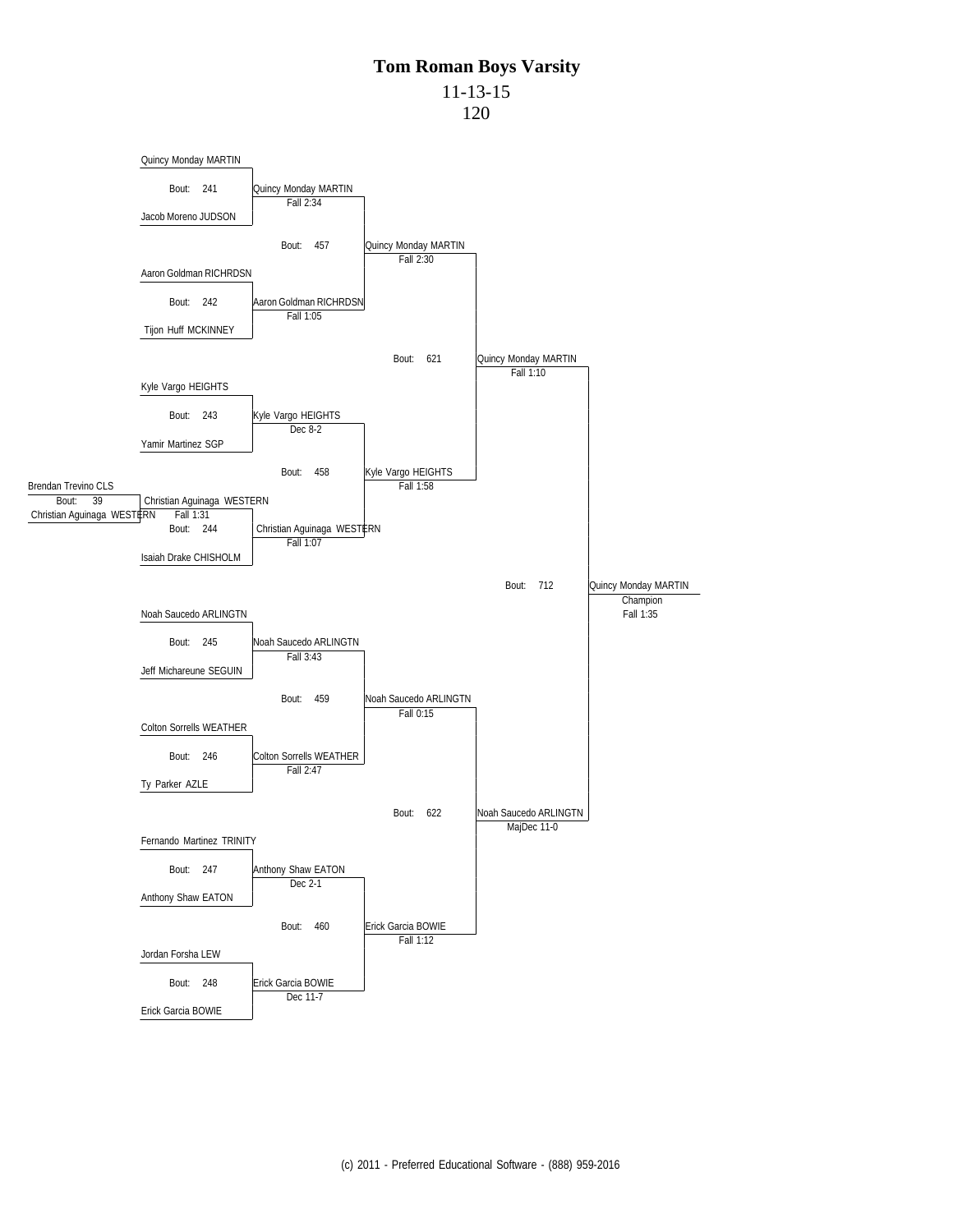### 11-13-15

120



- Place Winners - 1st Quincy Monday MARTIN 2nd Noah Saucedo ARLINGTN 3rd Aaron Goldman RICHRDSN 4th Colton Sorrells WEATHER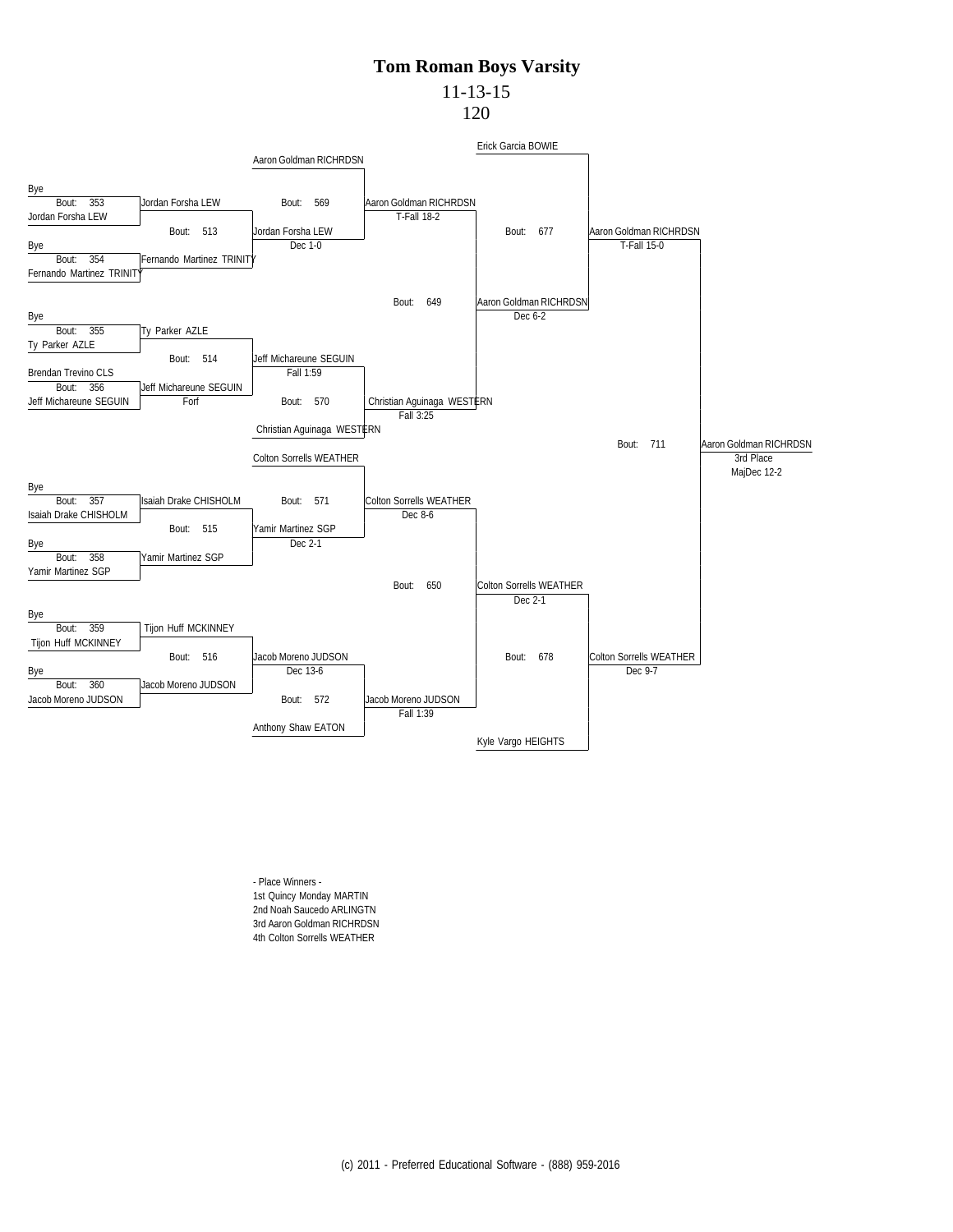11-13-15

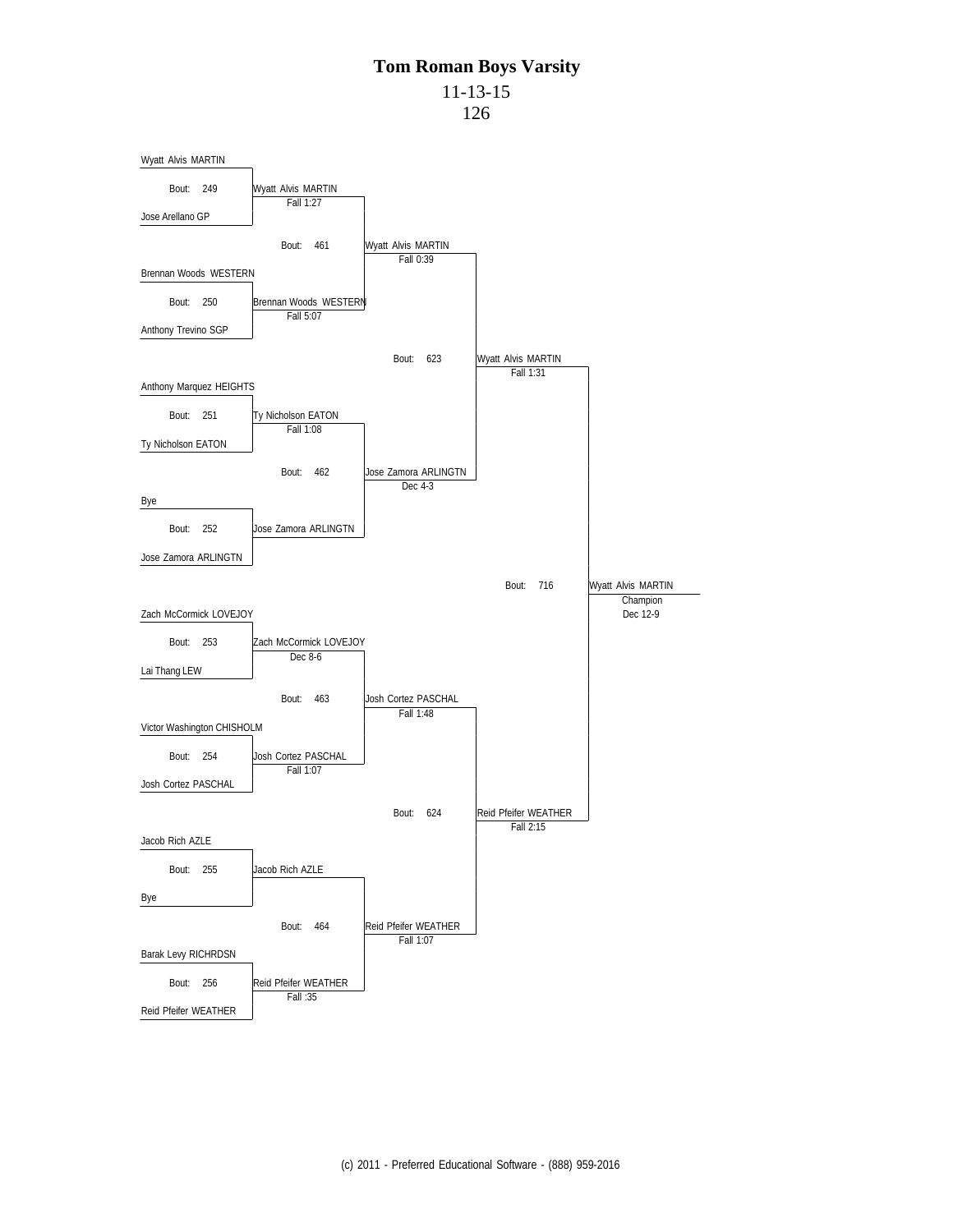## 11-13-15

126



- Place Winners - 1st Wyatt Alvis MARTIN 2nd Reid Pfeifer WEATHER 3rd Jose Zamora ARLINGTN 4th Victor Washington CHISHOLM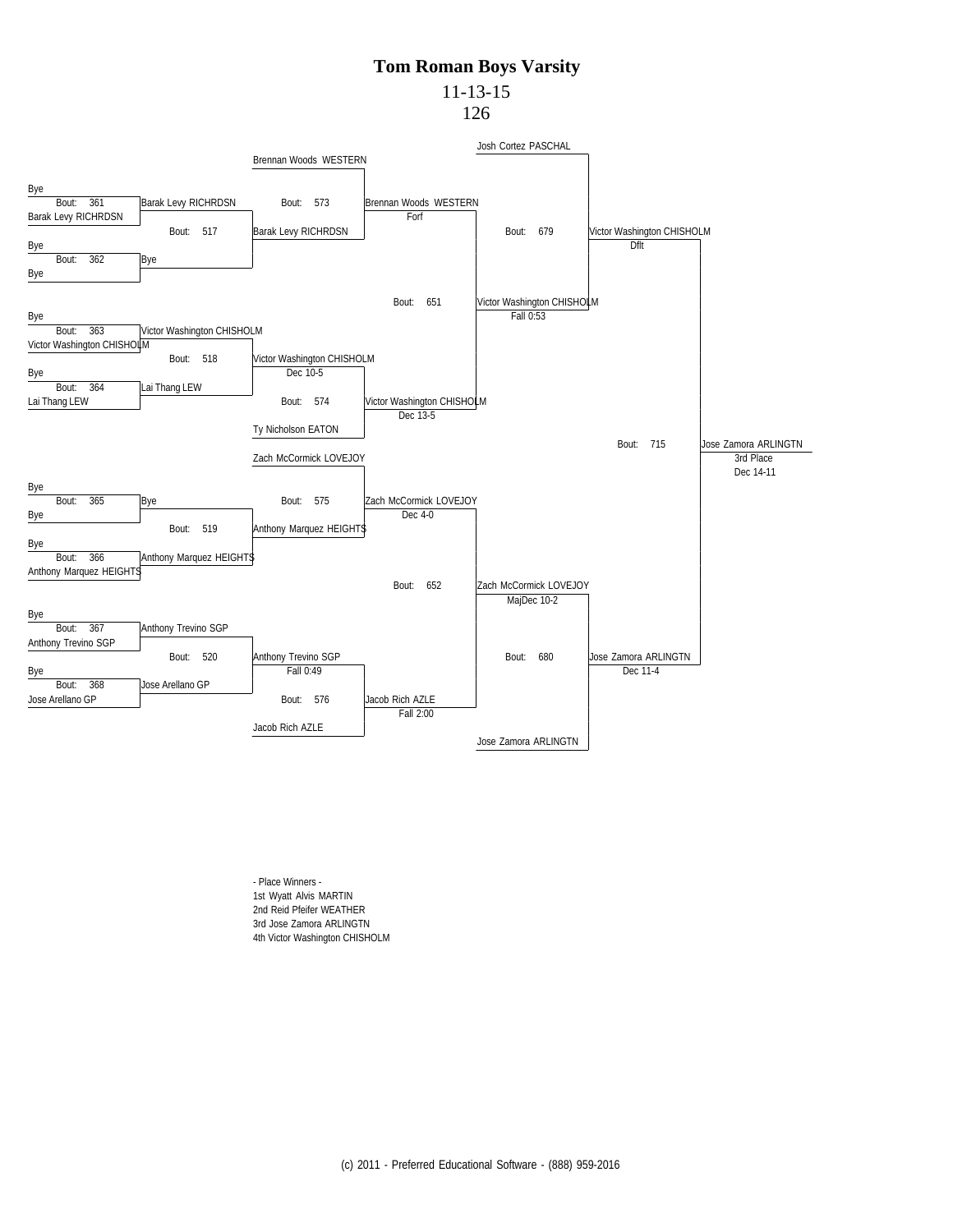11-13-15

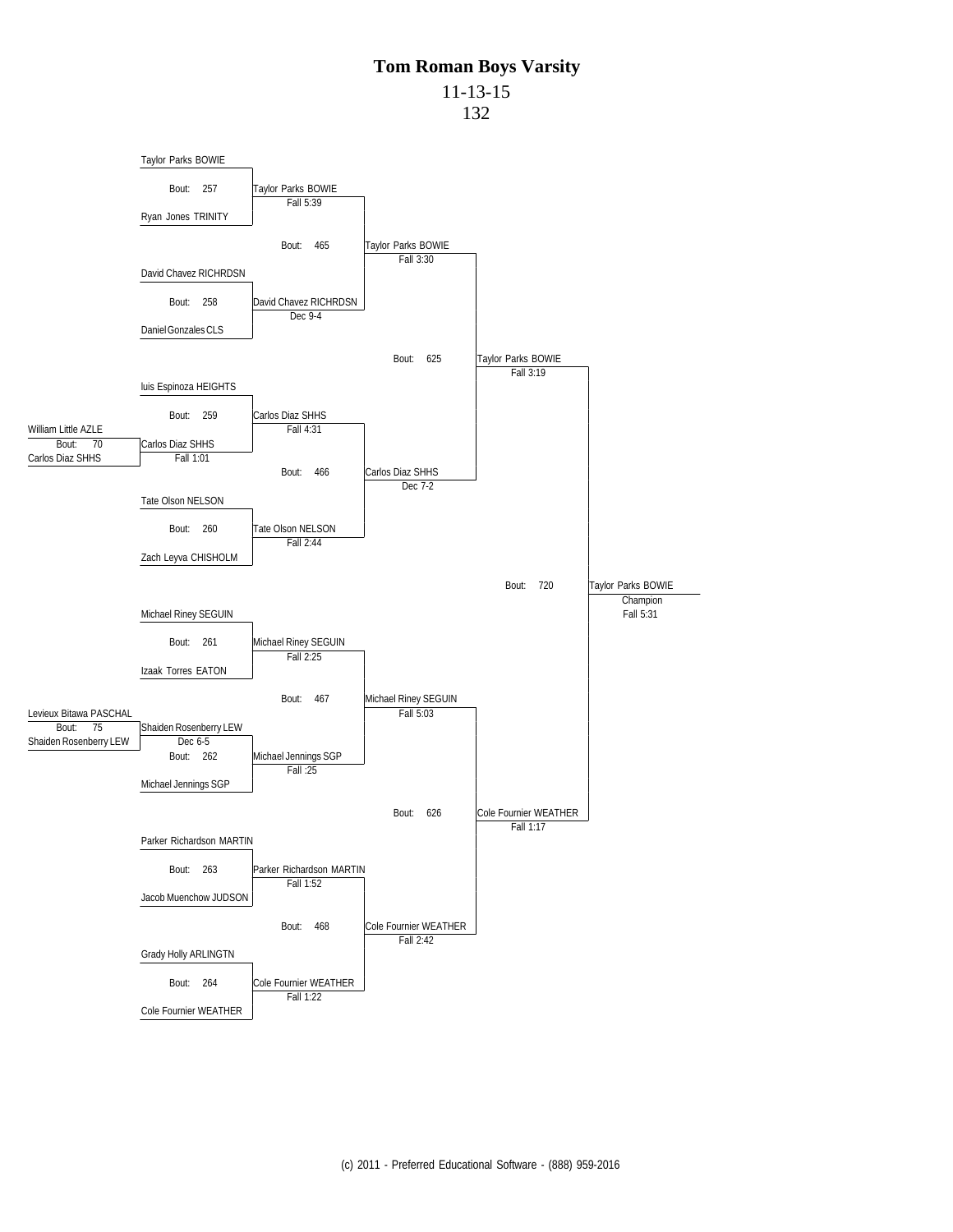## 11-13-15

132



- Place Winners - 1st Taylor Parks BOWIE 2nd Cole Fournier WEATHER 3rd Parker Richardson MARTIN 4th Michael Riney SEGUIN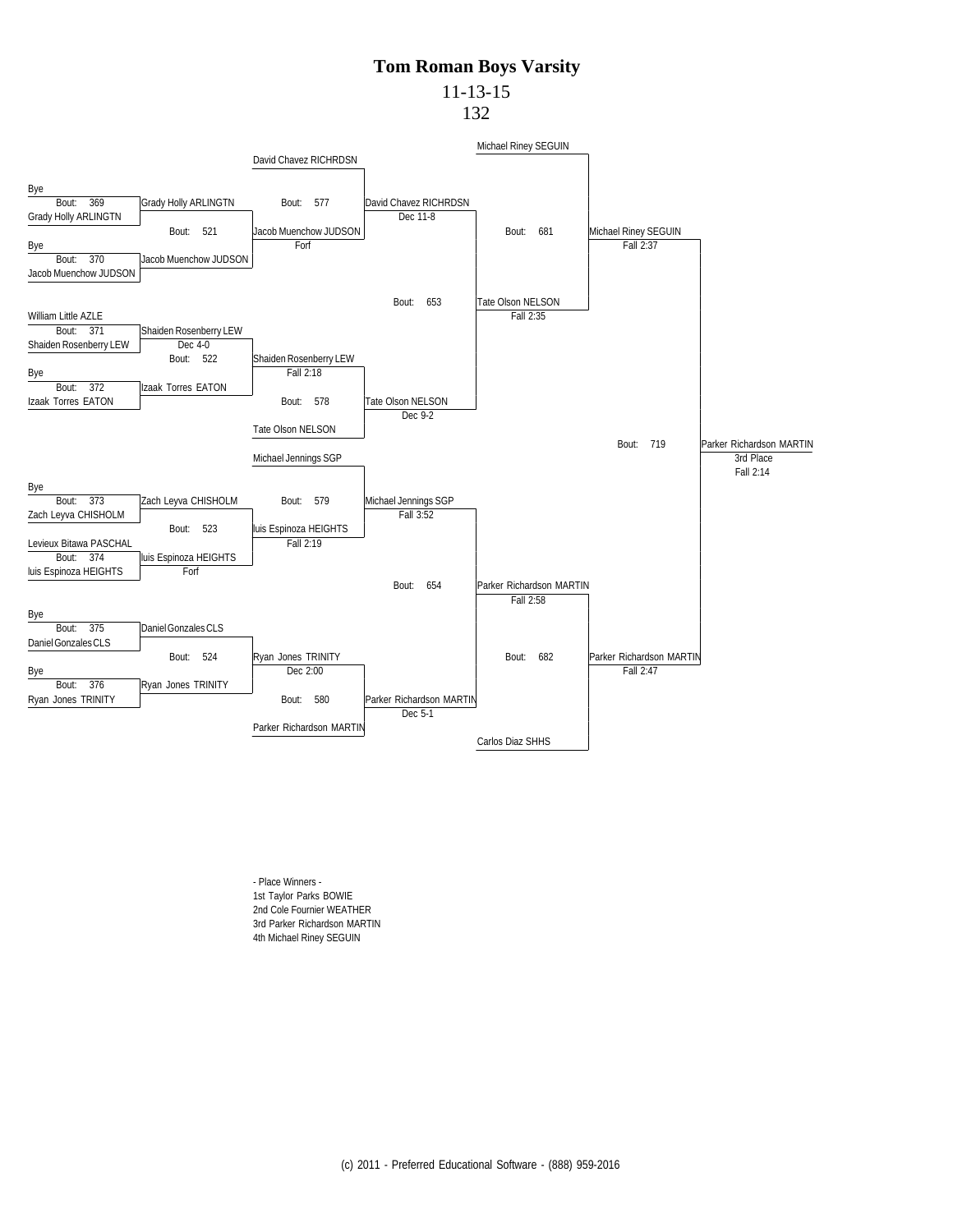11-13-15

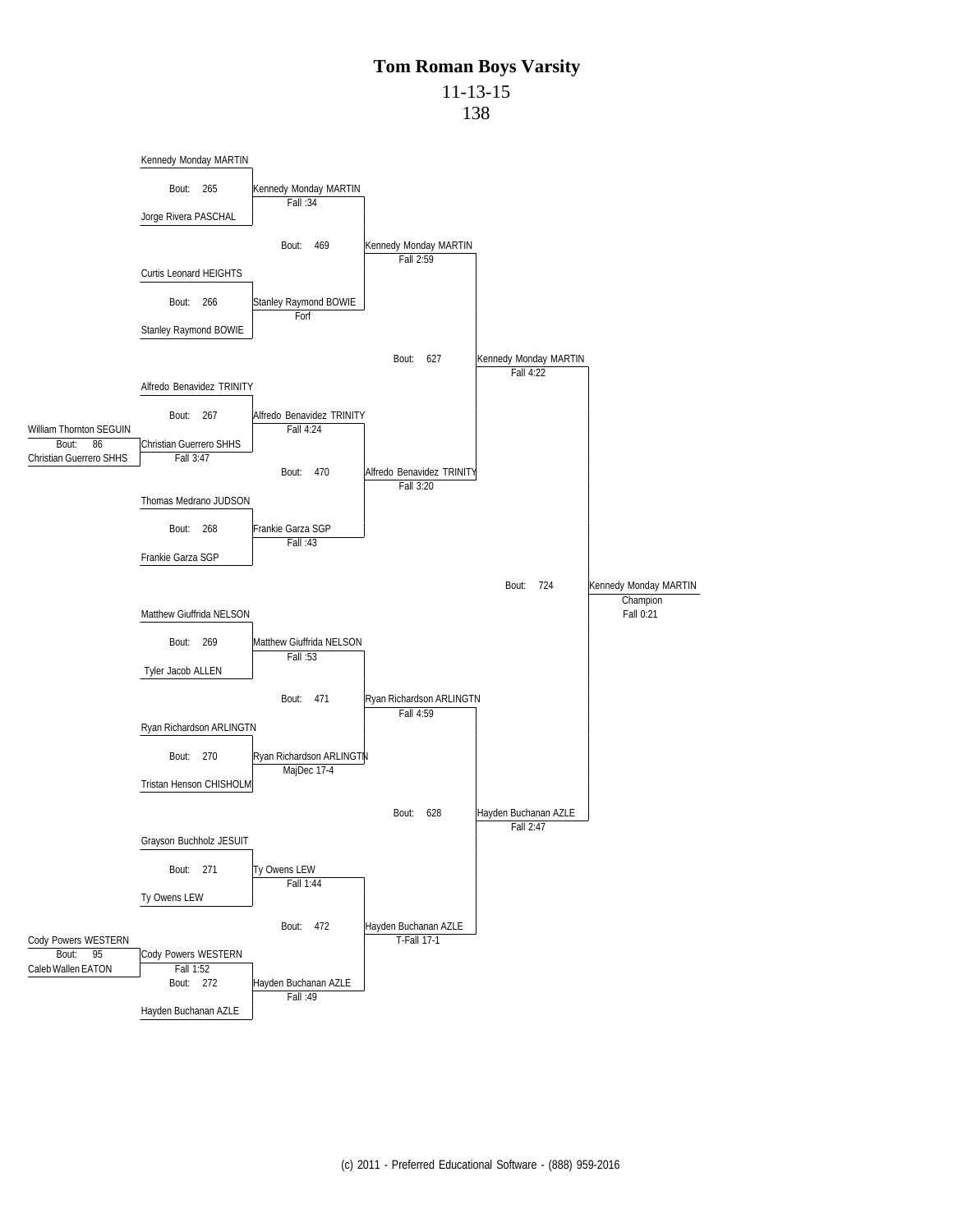# 11-13-15

138



- Place Winners - 1st Kennedy Monday MARTIN 2nd Hayden Buchanan AZLE 3rd Alfredo Benavidez TRINITY 4th Stanley Raymond BOWIE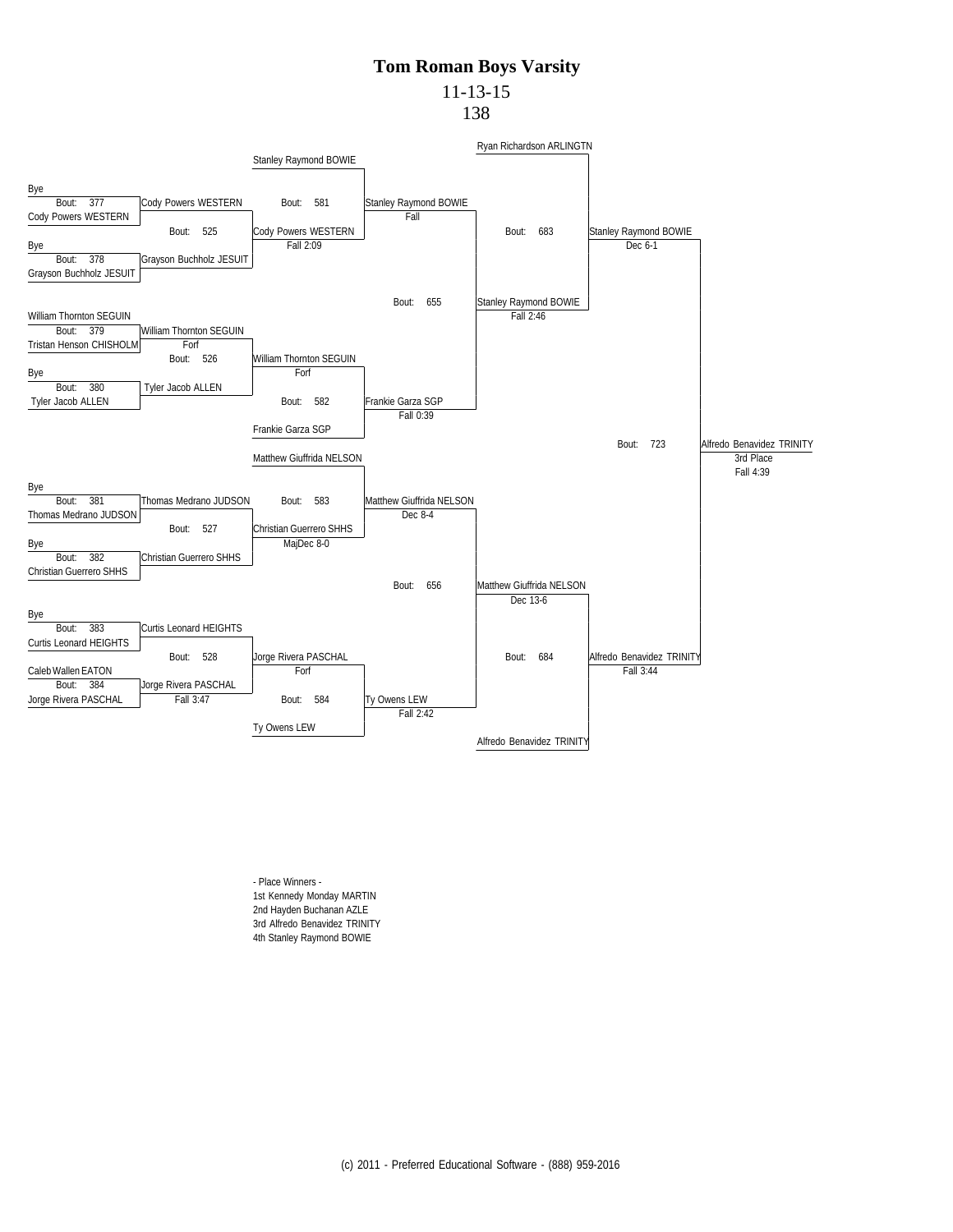11-13-15

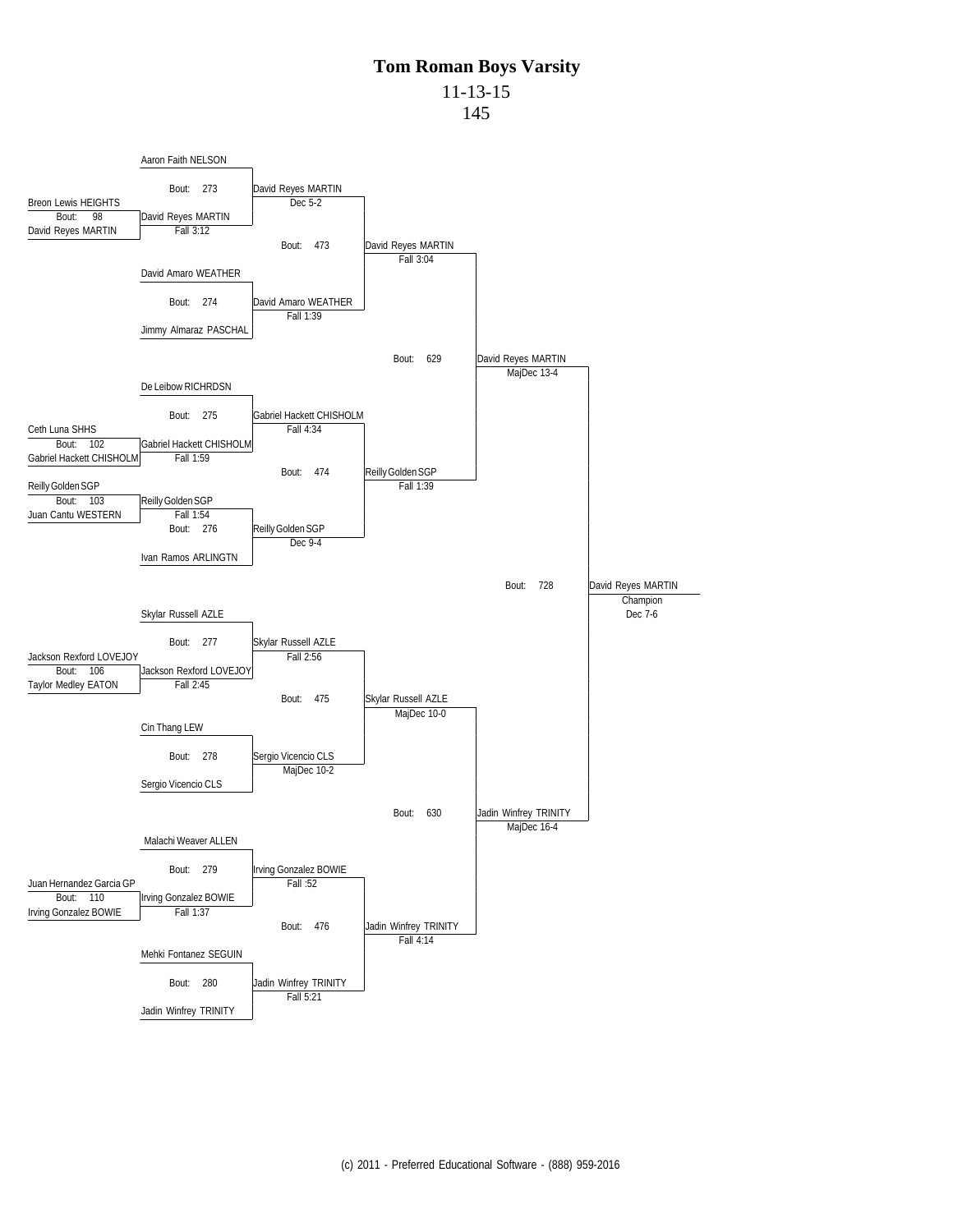## 11-13-15

145



- Place Winners - 1st David Reyes MARTIN 2nd Jadin Winfrey TRINITY 3rd Reilly Golden SGP 4th Skylar Russell AZLE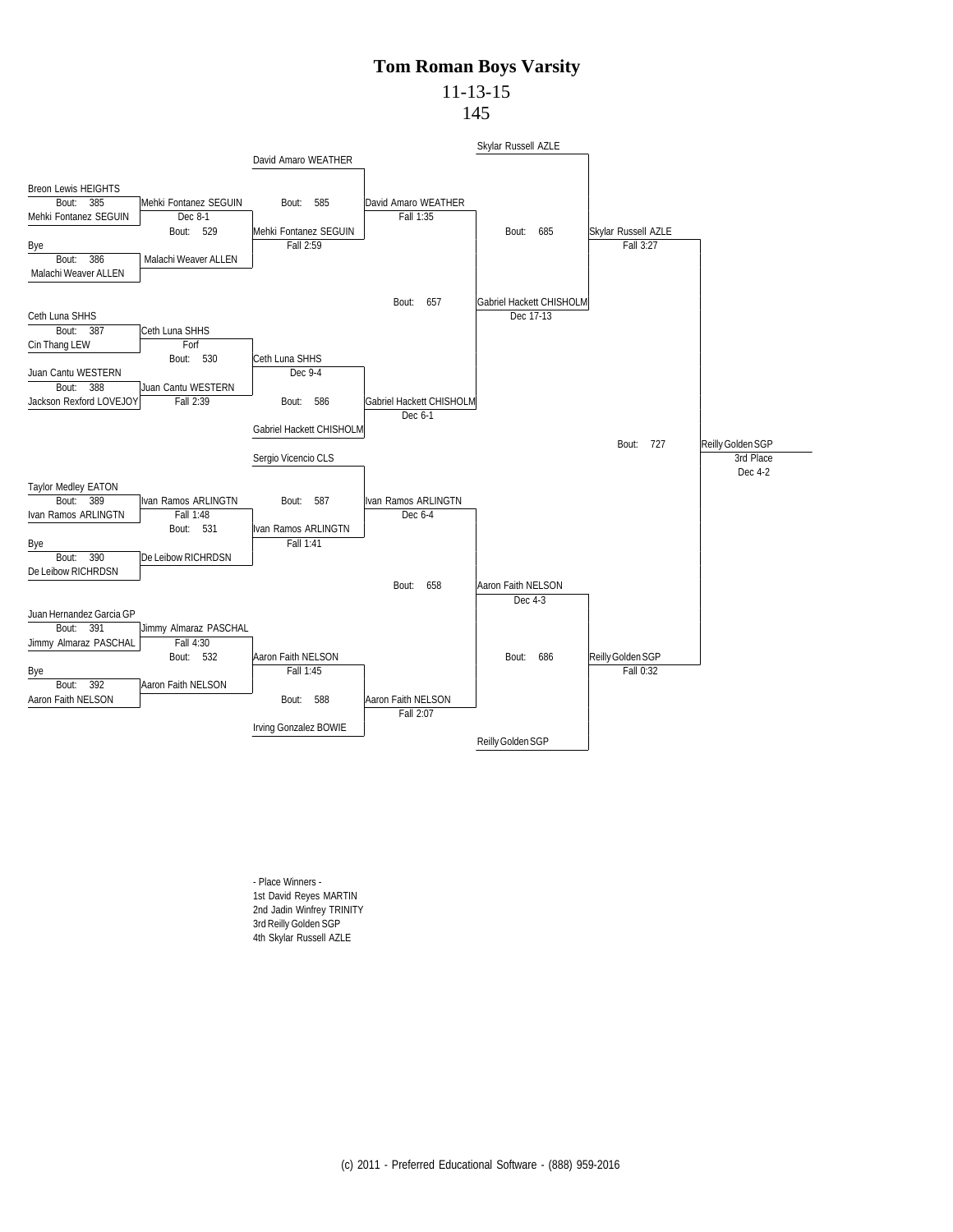11-13-15

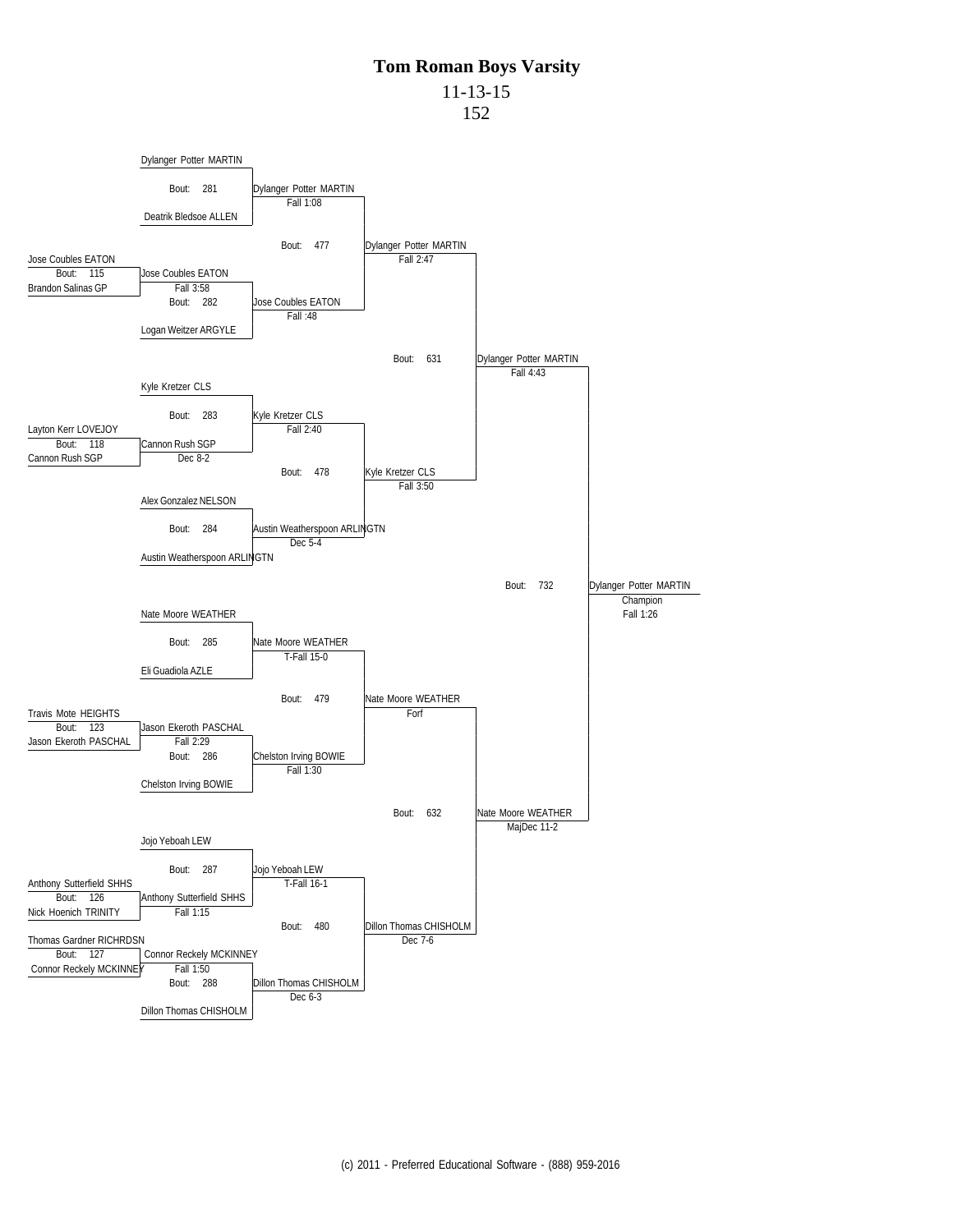## 11-13-15

152



- Place Winners - 1st Dylanger Potter MARTIN 2nd Nate Moore WEATHER 3rd Kyle Kretzer CLS 4th Dillon Thomas CHISHOLM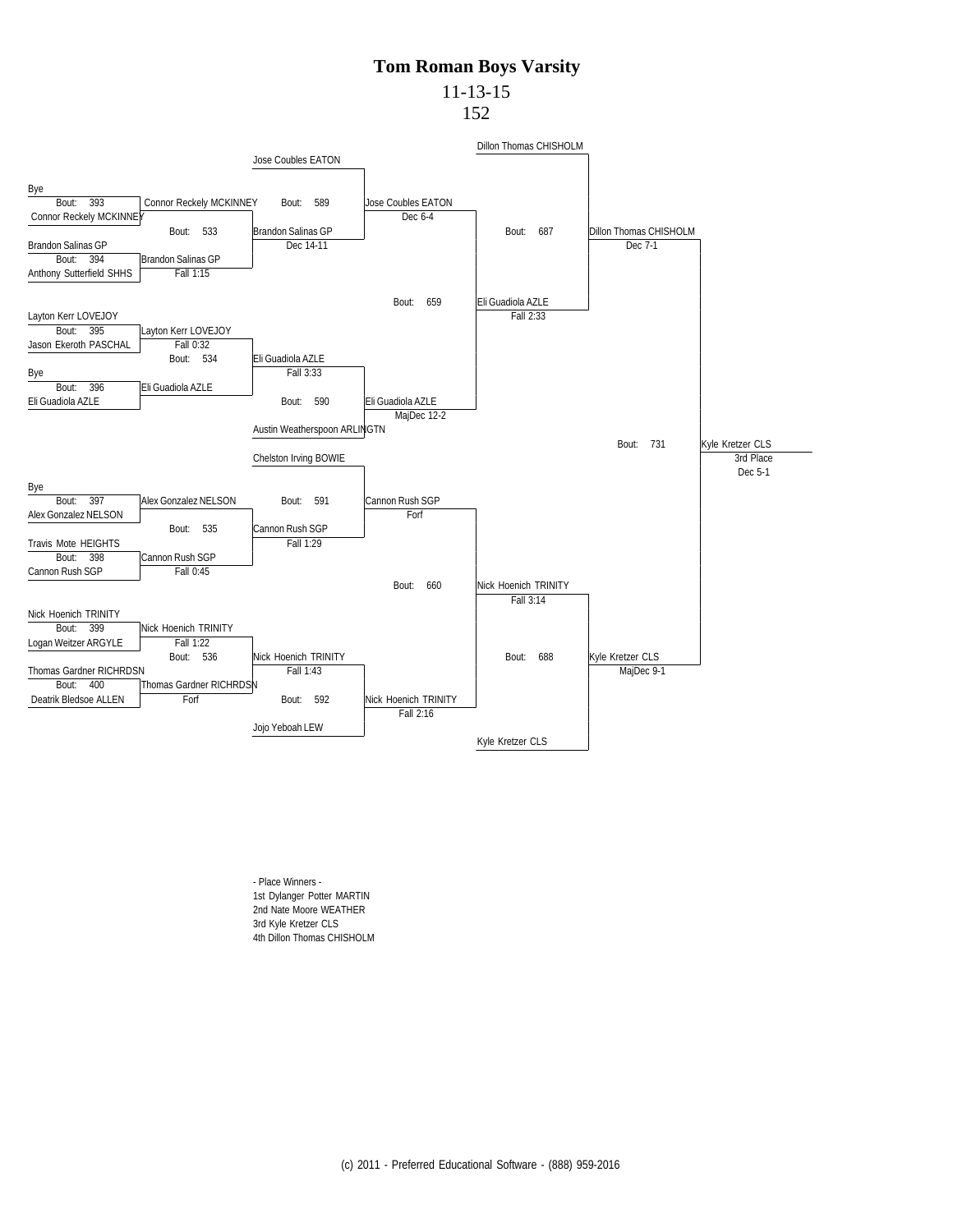11-13-15

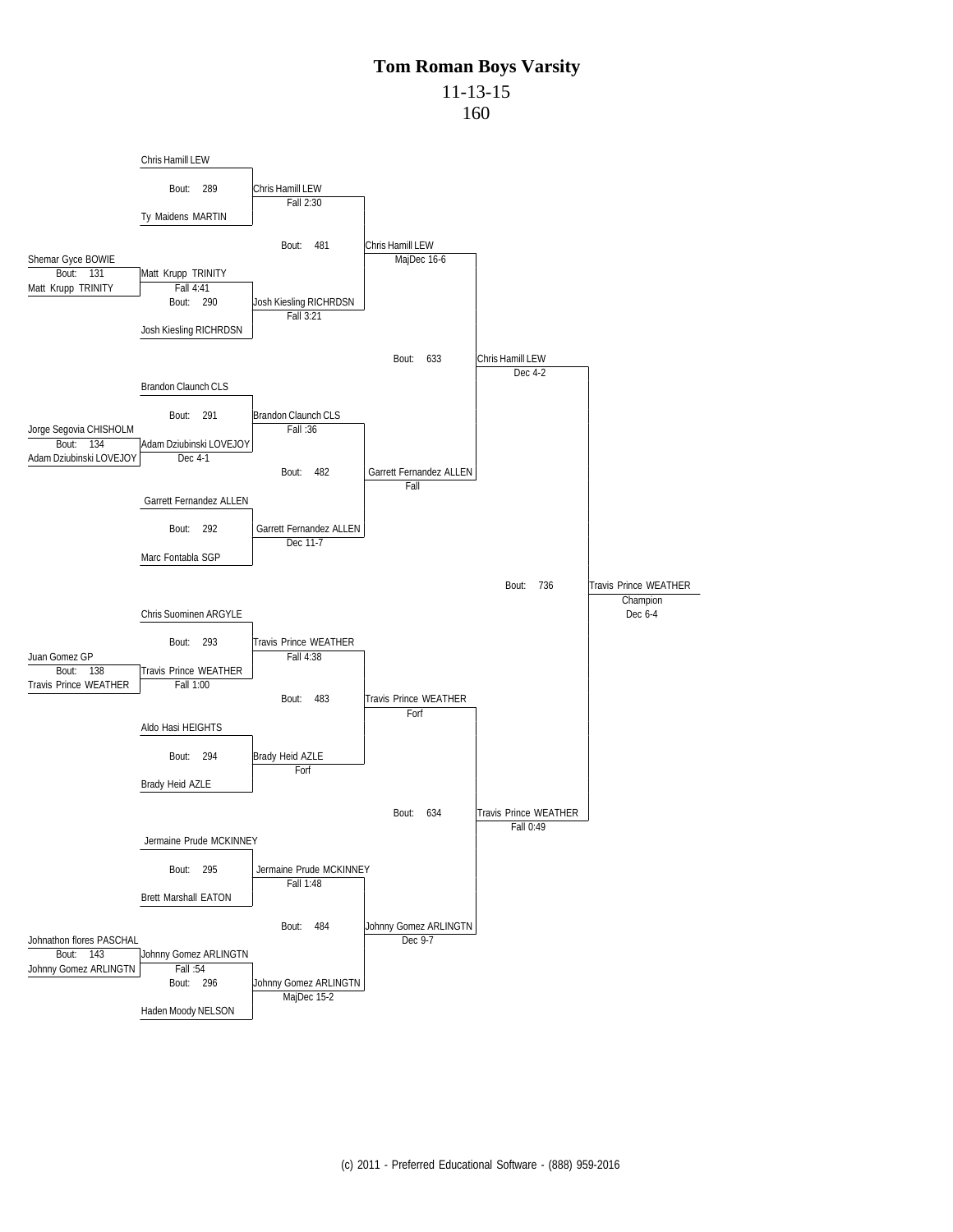### 11-13-15

160



- Place Winners - 1st Travis Prince WEATHER 2nd Chris Hamill LEW 3rd Josh Kiesling RICHRDSN 4th Garrett Fernandez ALLEN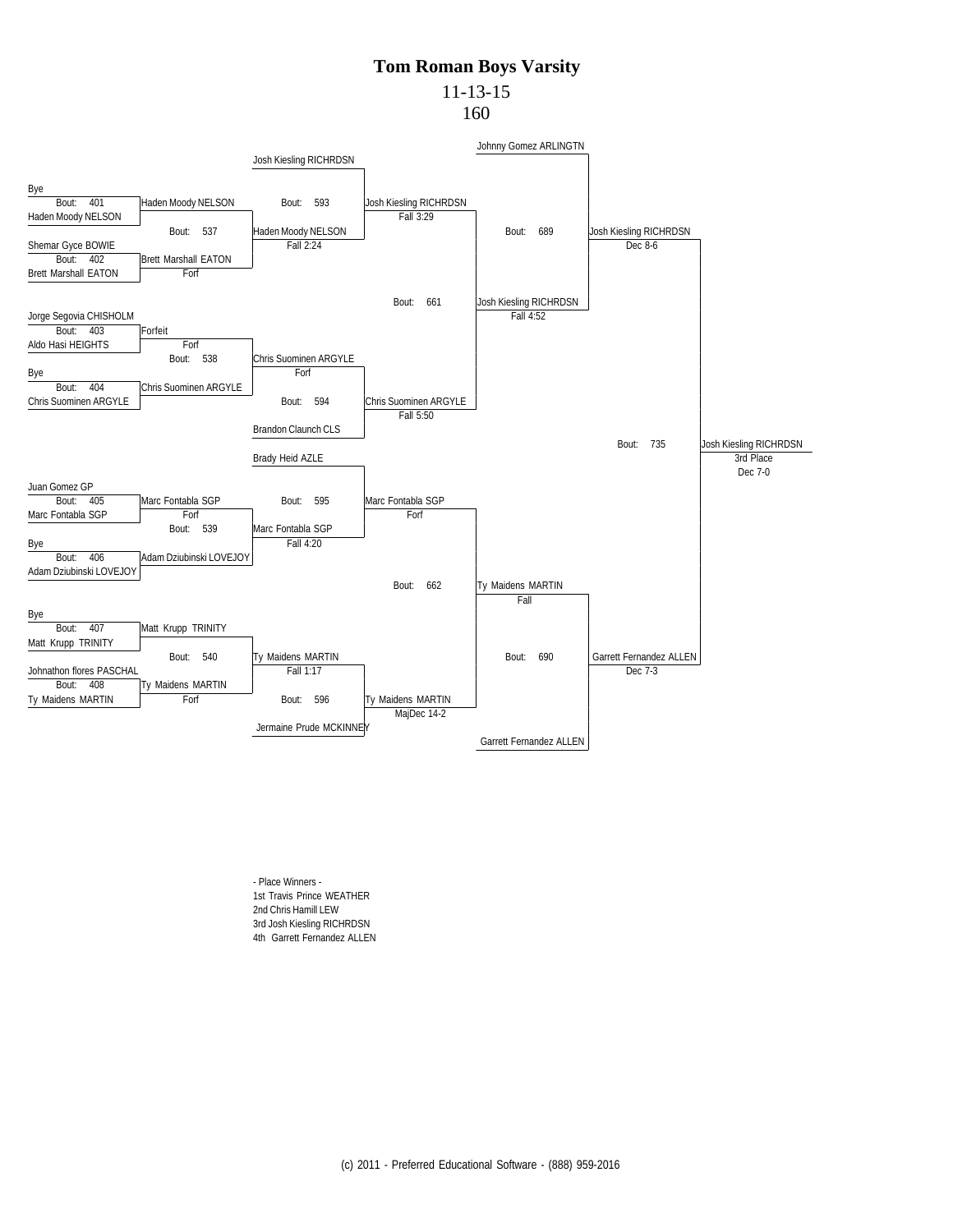11-13-15

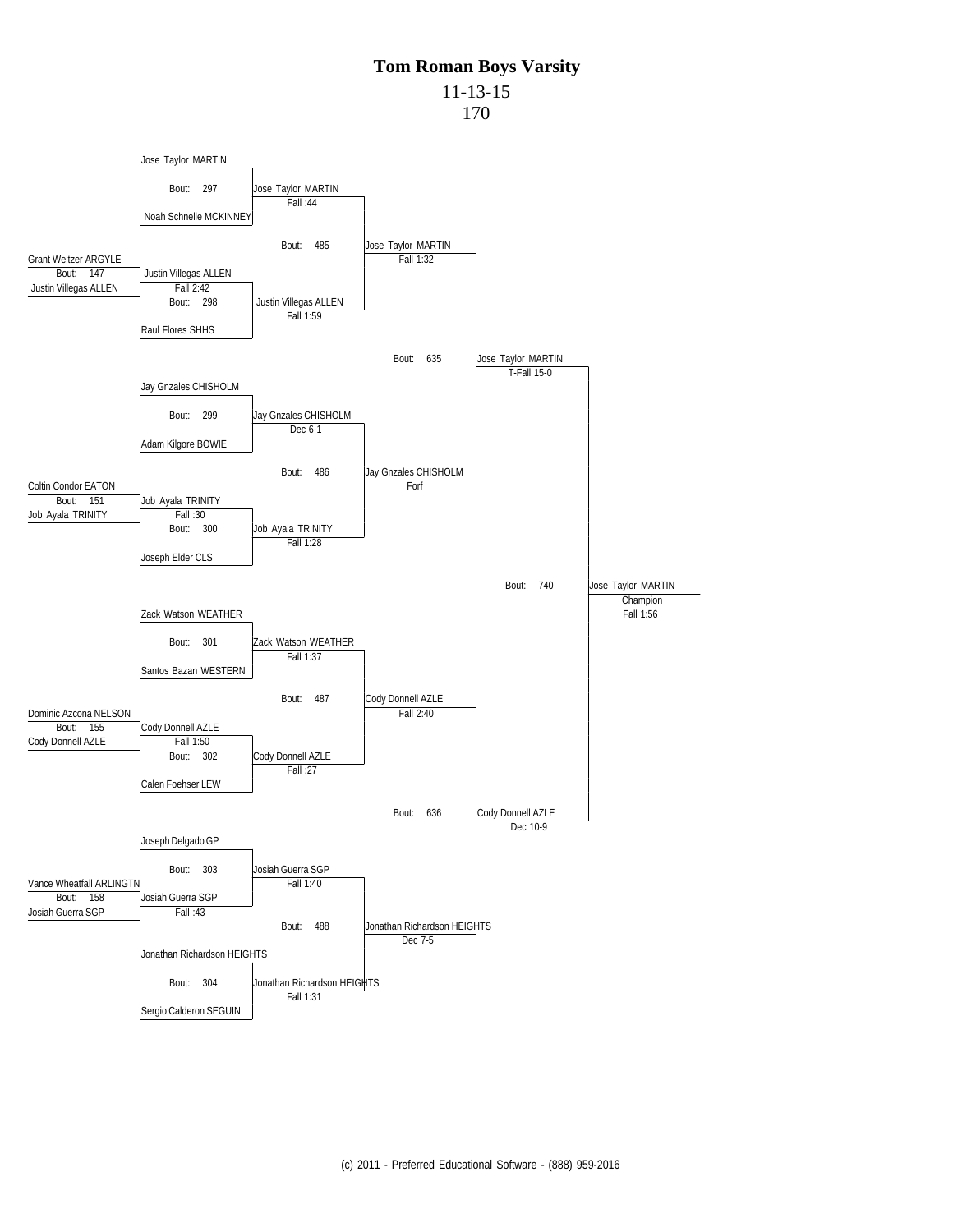#### 11-13-15

170



- Place Winners - 1st Jose Taylor MARTIN 2nd Cody Donnell AZLE 3rd Justin Villegas ALLEN 4th Jay Gnzales CHISHOLM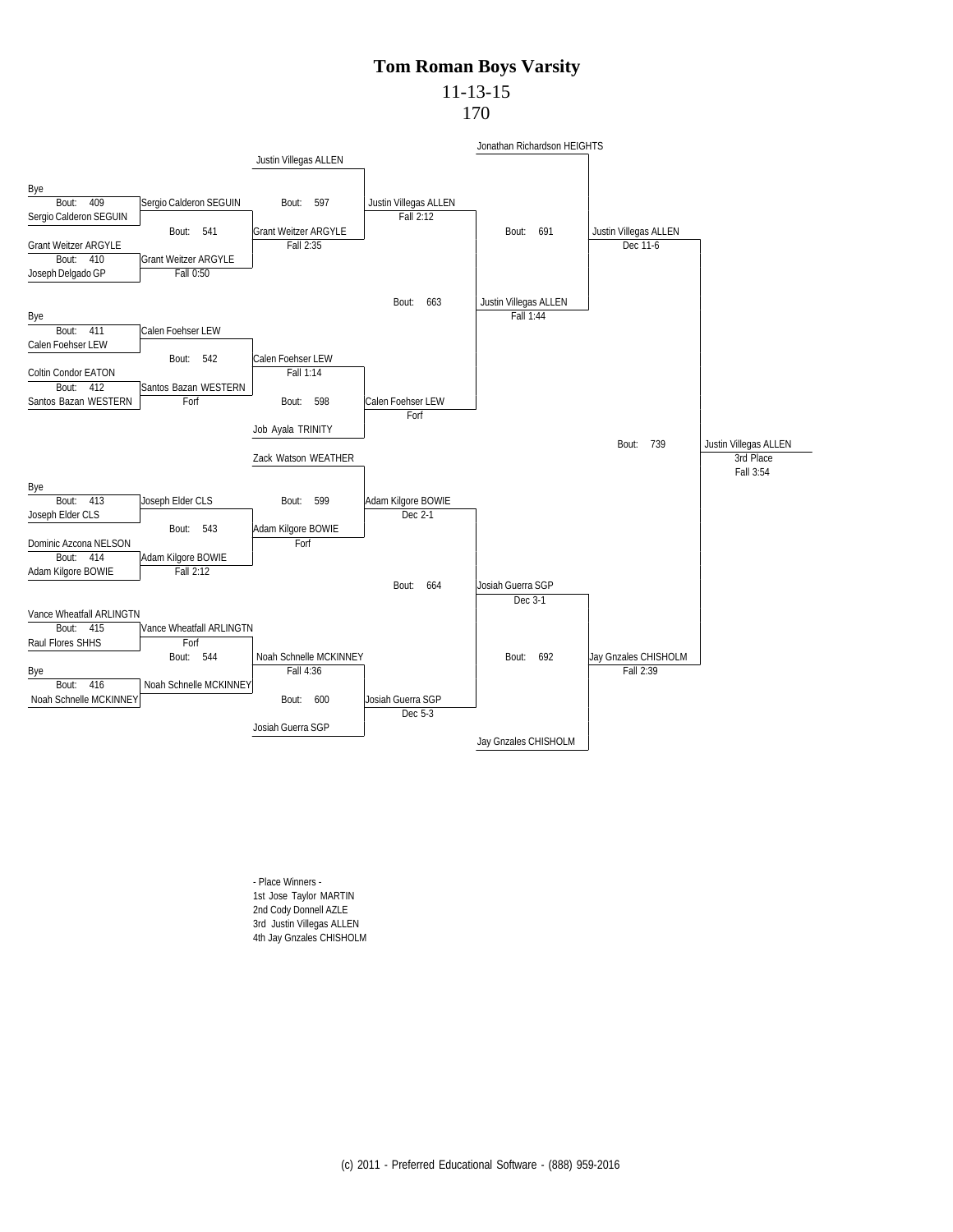11-13-15

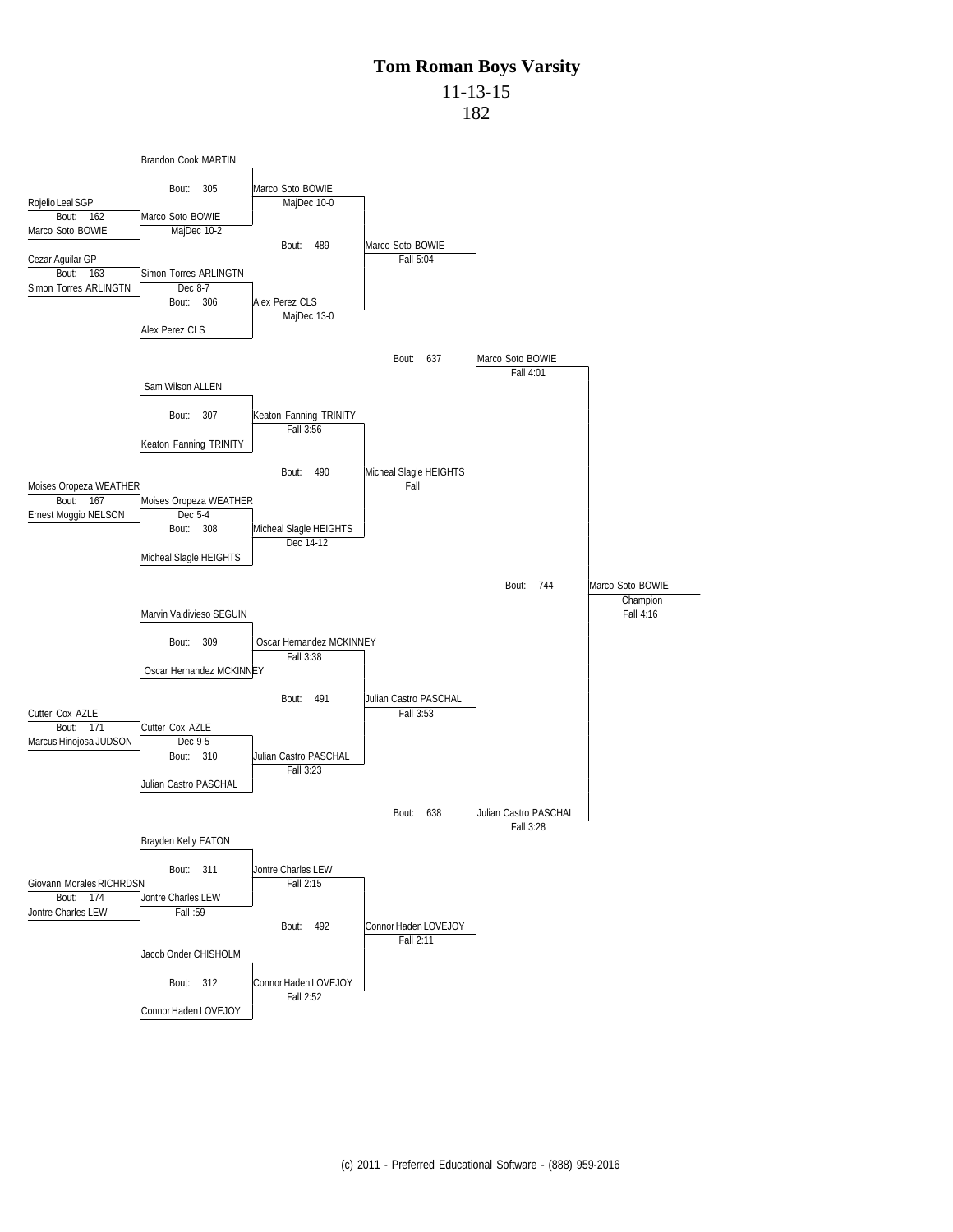# 11-13-15

182



- Place Winners - 1st Marco Soto BOWIE 2nd Julian Castro PASCHAL 3rd Oscar Hernandez MCKINNEY 4th Cutter Cox AZLE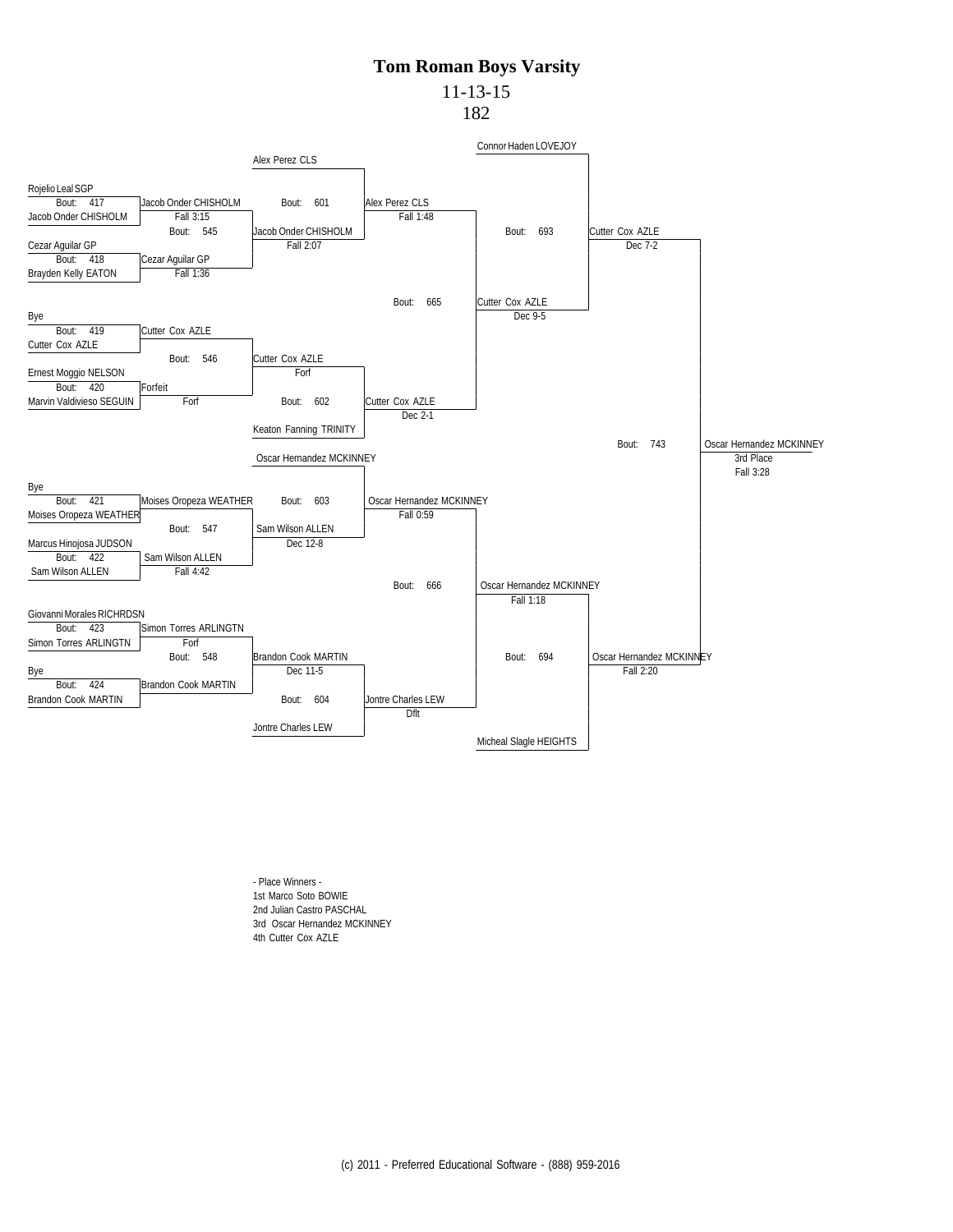## **Tom Roman Boys Varsity** 11-13-15

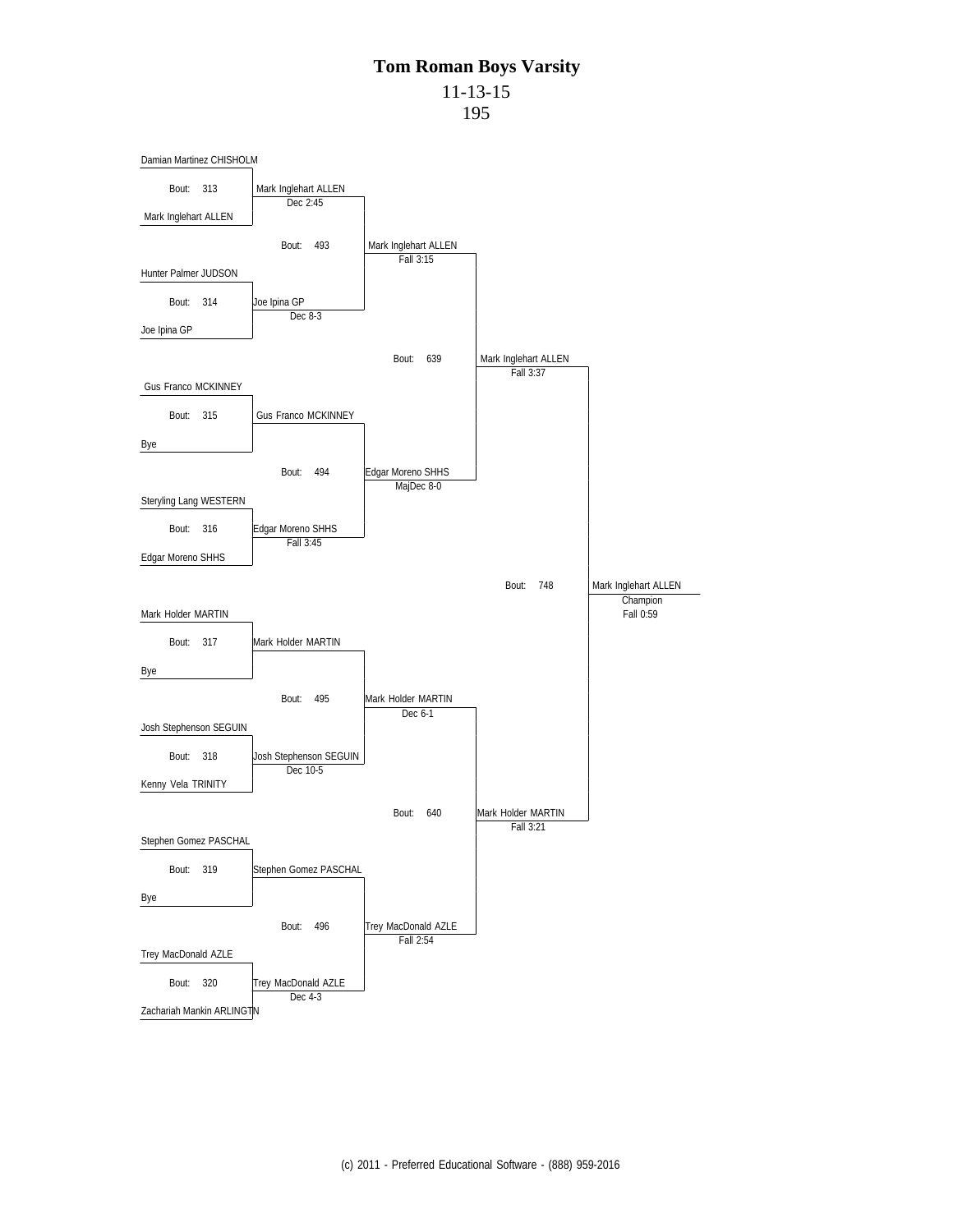11-13-15 195



- Place Winners - 1st Mark Inglehart ALLEN 2nd Mark Holder MARTIN 3rd Zachariah Mankin ARLINGTN 4th Steryling Lang WESTERN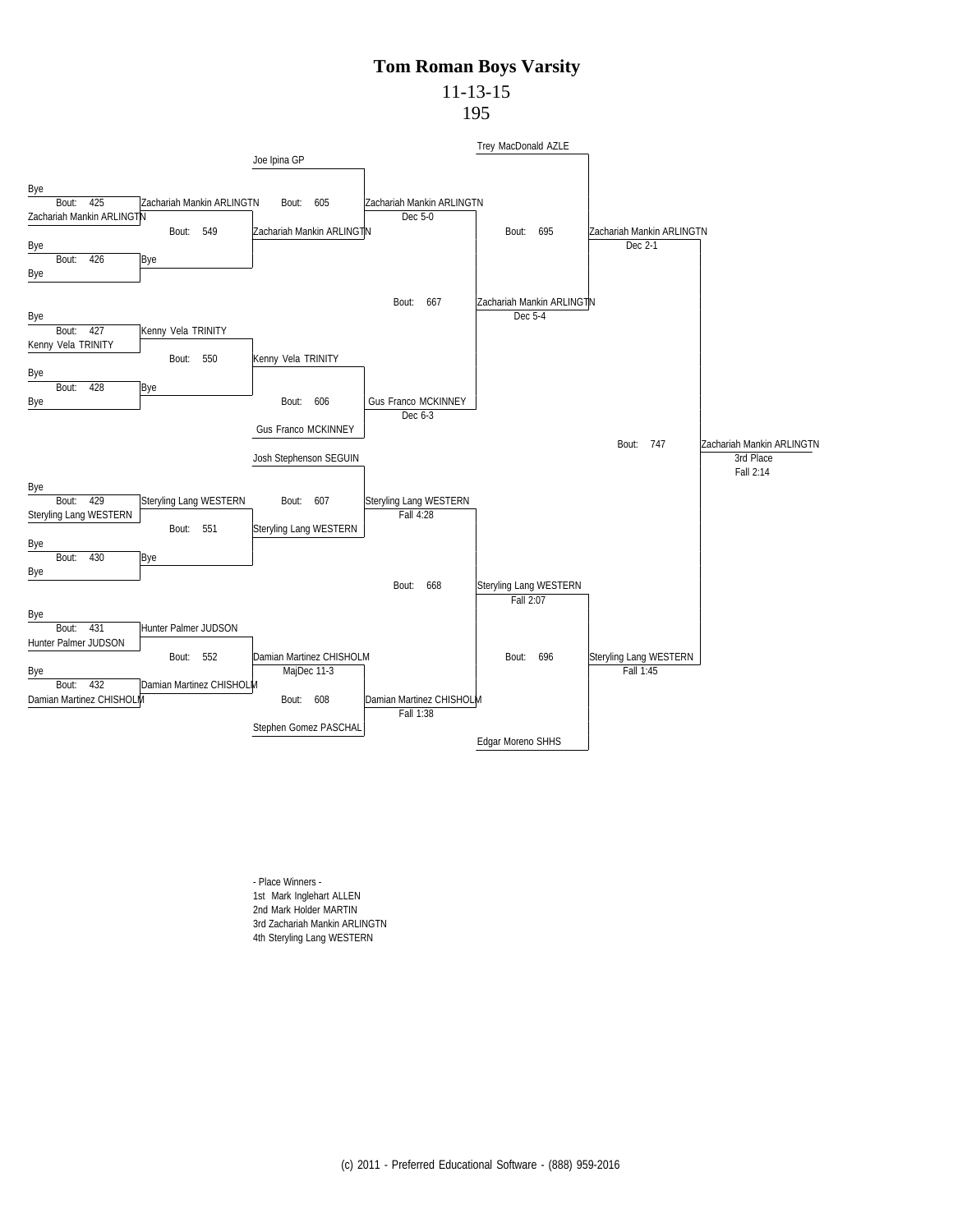11-13-15

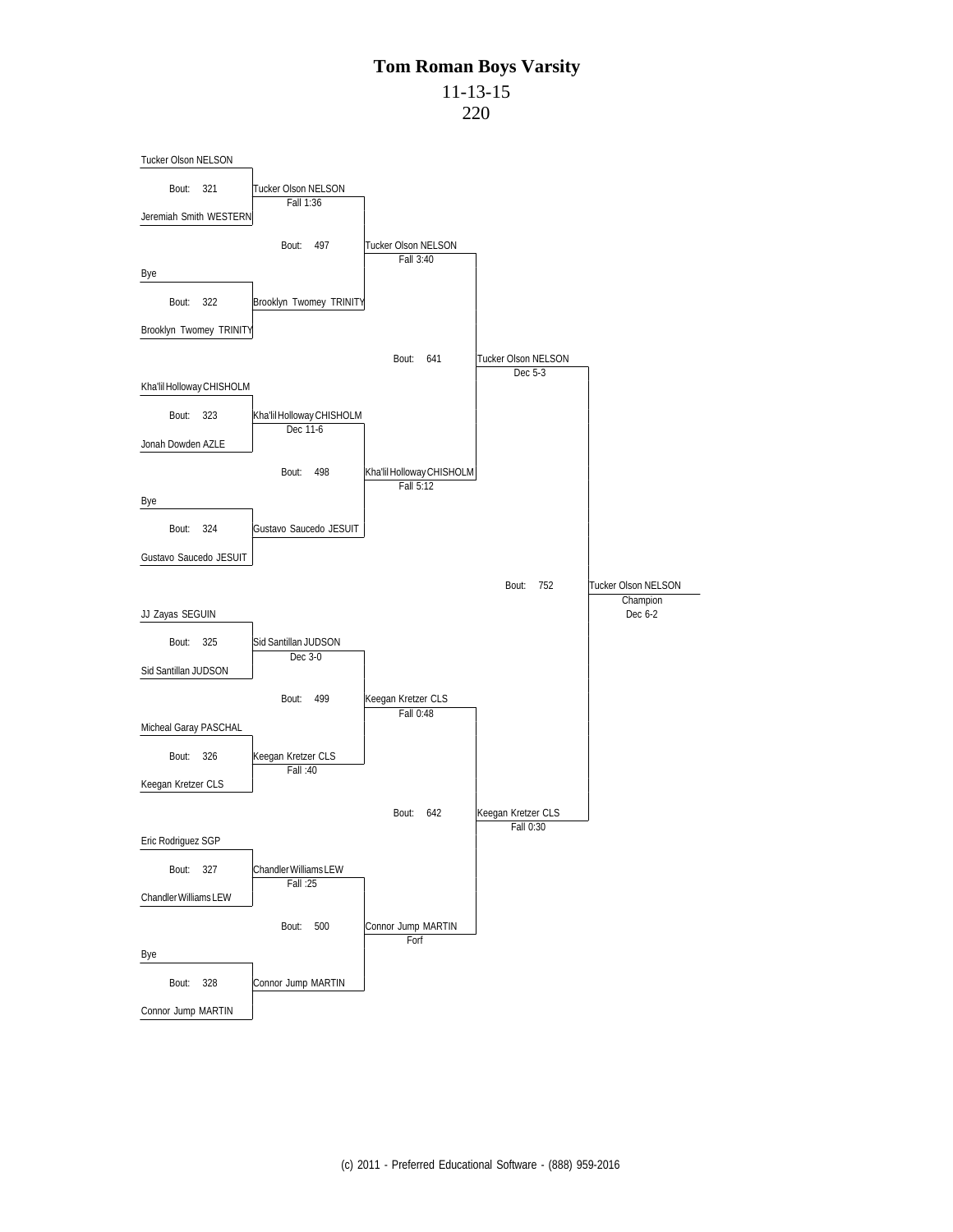## 11-13-15

220



- Place Winners - 1st Tucker Olson NELSON 2nd Keegan Kretzer CLS 3rd Brooklyn Twomey TRINITY 4th Jeremiah Smith WESTERN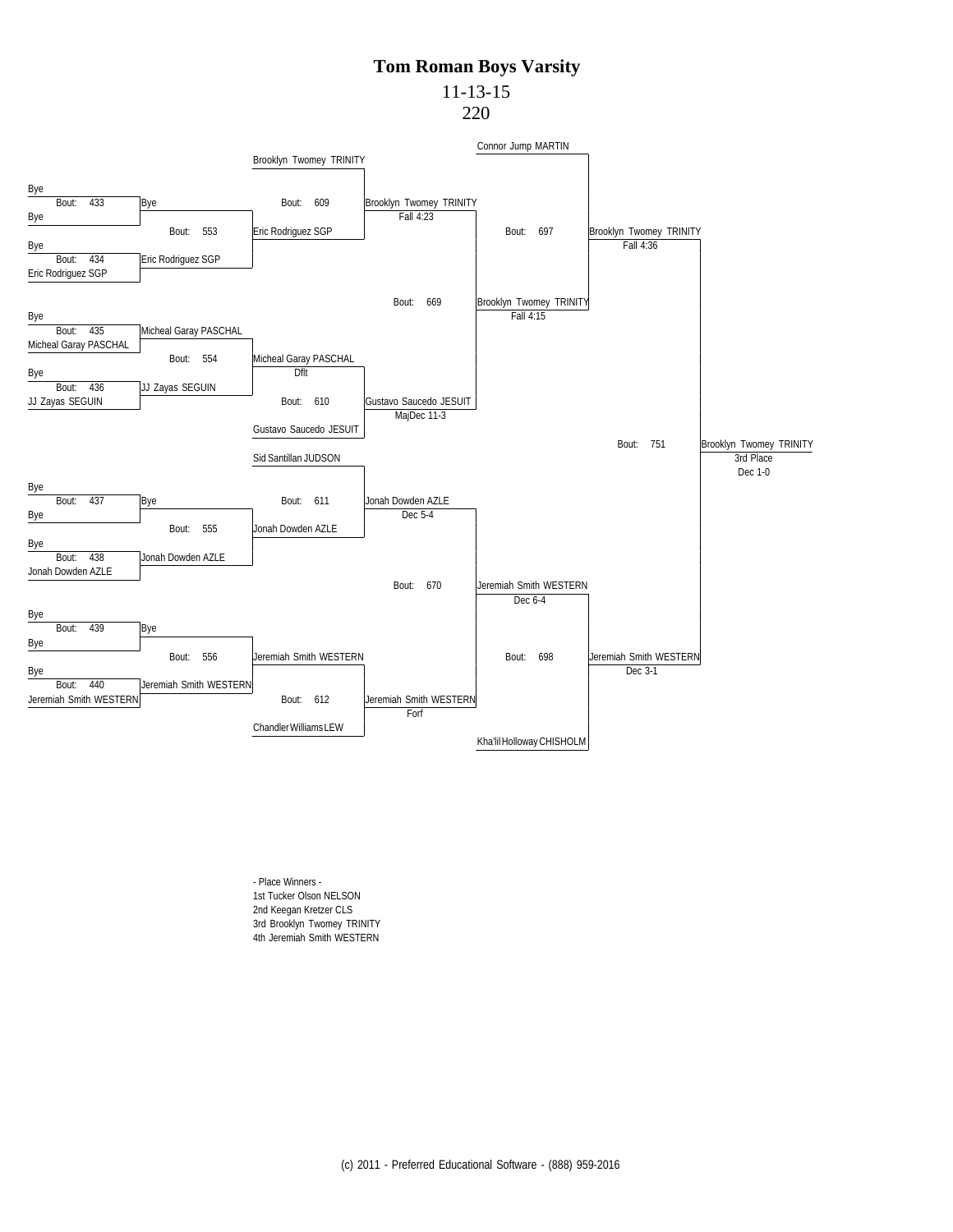11-13-15